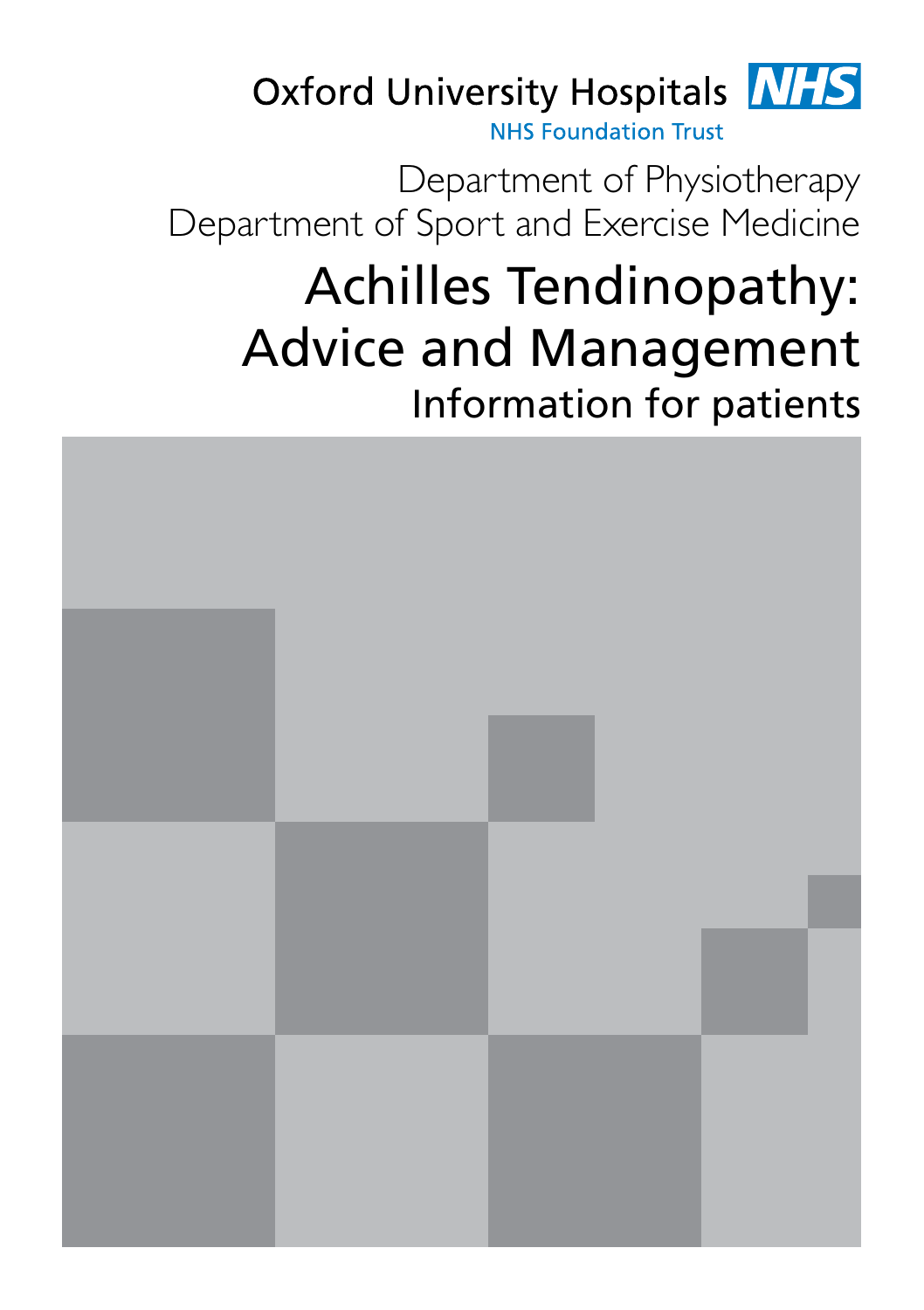This booklet has been designed to help guide you through the management of your Achilles tendinopathy. It is important that you read this booklet, so that you have a better understanding of the condition and the treatment programme.

### What is the Achilles tendon?

A tendon attaches muscles to bone. Your Achilles tendon is the biggest and strongest tendon in the body. It is found at the back of the lower leg, just above the heel bone. It attaches your two calf muscles (gastrocnemius and soleus) to the heel bone (calcaneus) and helps you go up onto tiptoes.

# What is Achilles tendinopathy?

What causes Achilles tendinopathy is still not completely understood, but we know tendinopathy occurs when a tendon is unable to adapt to the strain being placed upon it. This leads to repeated small amounts of damage within the tendon fibres, and results in the tendon trying to heal itself in response to the strain. Sometimes you will hear this condition called Achilles tendinitis or tendinosis, but these terms are used by people to mean the same thing as tendinopathy.

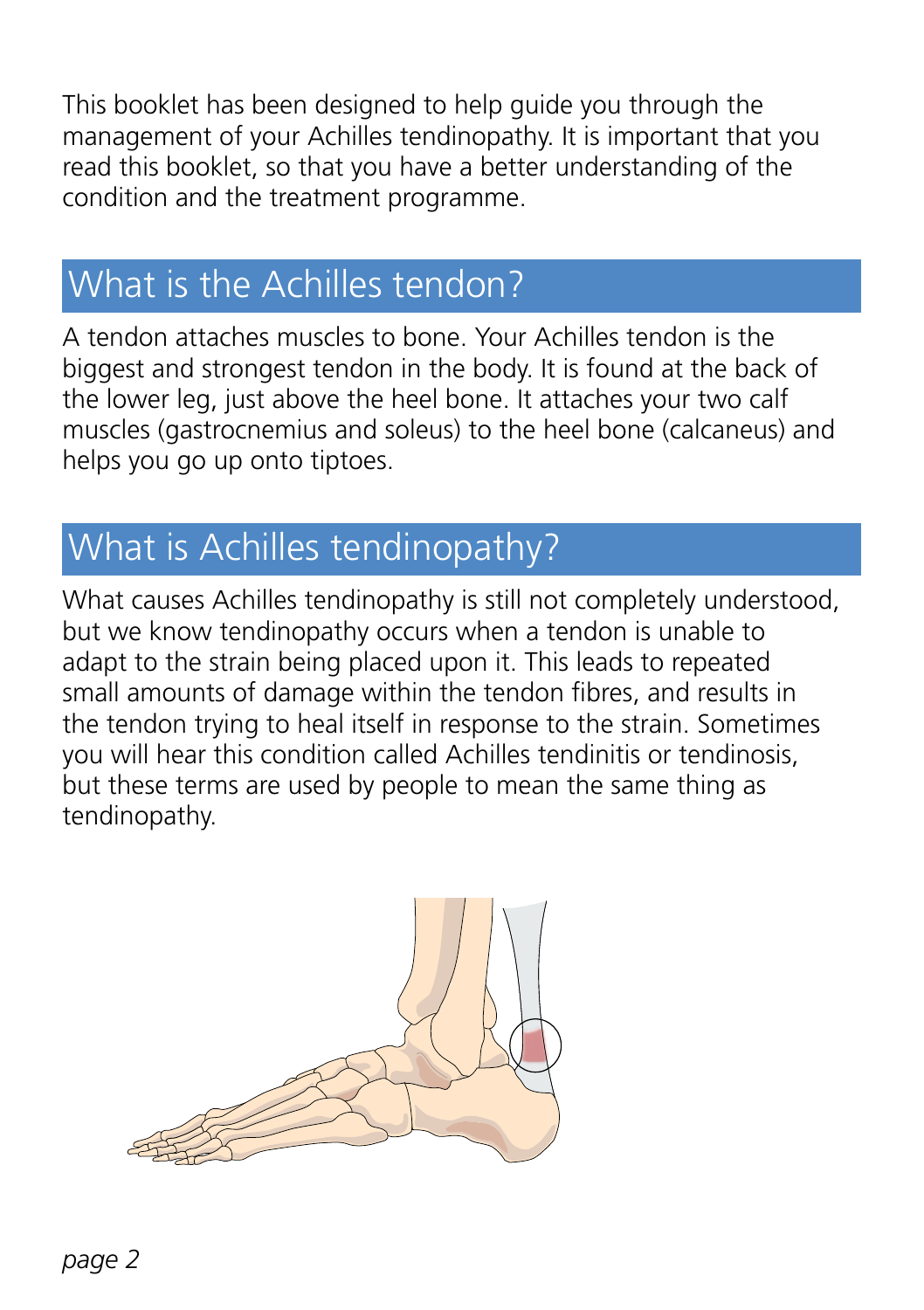### How common is Achilles tendinopathy?

Achilles tendinopathy is a relatively common soft tissue injury that can affect both athletes and non-athletes. It is more common in people who take part in sports that mainly involve running; such as football, tennis, volleyball, badminton, and middle or long distance running. Achilles tendinopathy affects people of all ages and both men and women.

### What are risk factors for developing Achilles tendinopathy?

Many things affect the load being put though the tendon. It is not simply the result of exercising too much.

#### *General risks:*

- Age: Achilles tendinopathy is most common from the age of 30 onwards.
- Gender: It is more common in men.
- Weight: If you have a higher than average body weight you are more at risk of developing Achilles tendinopathy.
- Diabetes: If you have diabetes you are at an increased risk of developing Achilles tendinopathy.
- Tight and/or weak calf muscles.
- Poor endurance strength of the calf muscles.
- Poor core stability around the hip/knee.
- Stiff joints in the foot.

Certain aspects of exercise and training can also increase your risk of developing Achilles tendinopathy.

#### *Common training errors:*

- Running too far.
- Running at a too high an intensity.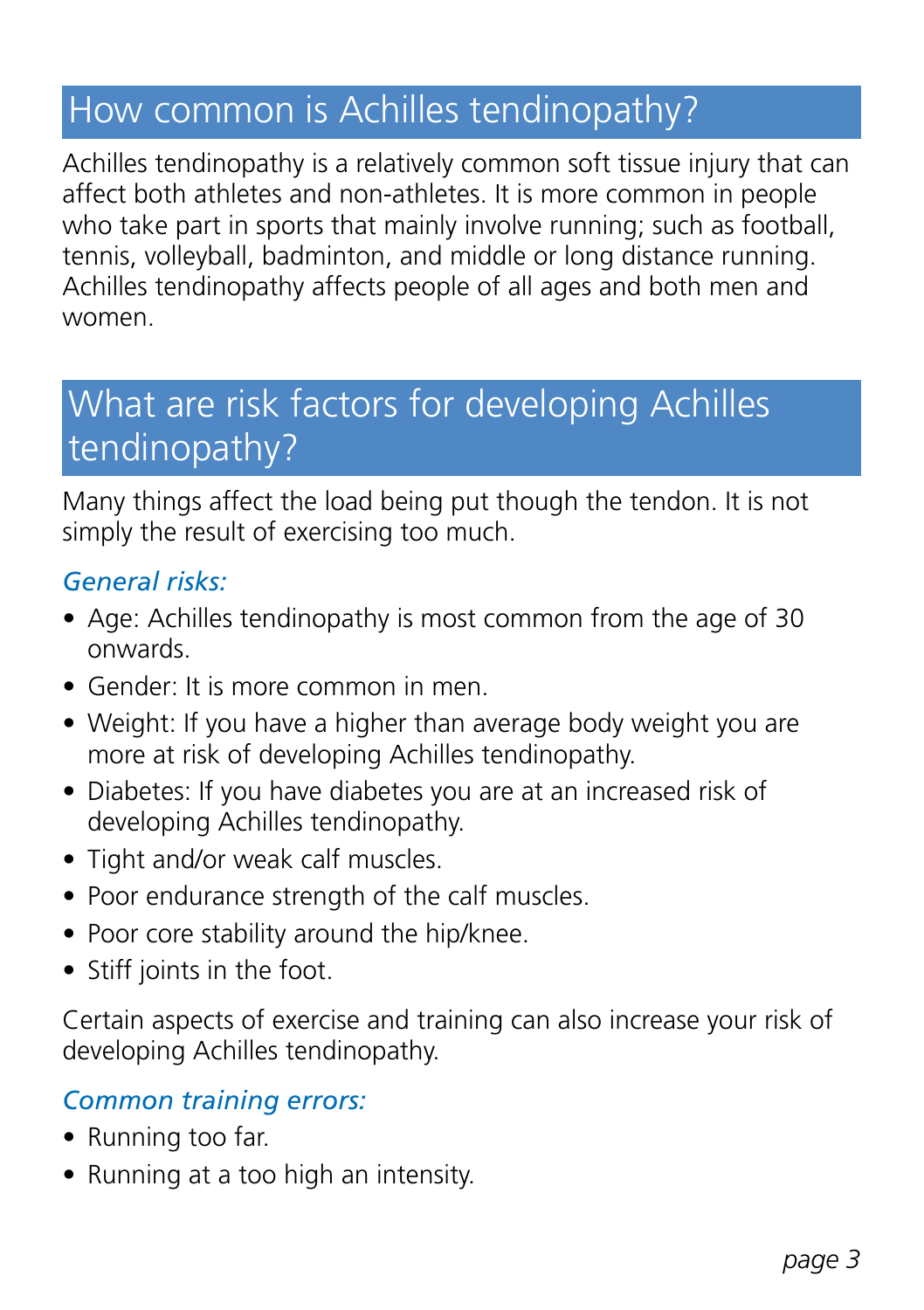- Increasing running distances too soon.
- Lack of variation in training.
- Old or poor quality footwear.
- Too much hill running.

For training tips please refer to page 14.

# Common symptoms associated with Achilles tendinopathy

The most common symptoms that people complain of if they develop Achilles tendinopathy are:

**Morning stiffness:** Many people complain of stiffness around the tendon when they get up in the morning. This usually eases after a few minutes of walking, but sometimes may last longer.

**Tenderness over the Achilles tendon:** Often the tendon is very tender to touch when gently squeezed. There may be a tender lump and/or audible clicking from the tendon when you move your ankle.

**Variable pain:** Some people can 'exercise' through the pain. This means that the pain settles during exercise but after resting it may then increase. Some people experience severe pain from their Achilles tendon which stops them from doing their sport.

# X-rays and scans

We don't always need to carry out X-rays or scans (imaging) to be able to diagnose Achilles tendinopathy; it can usually be confirmed by your doctor or physiotherapist by using examination alone. If imaging is necessary, we are likely to use an ultrasound scan. This is a handheld 'pen' which we roll over your skin above your Achilles tendon. The ultrasound uses sound waves to create an image on a screen. This is a quick, safe and effective way of us being able to see your tendon. Magnetic Resonance Imaging (MRI) may also be used, but this is quite rare.

*page 4*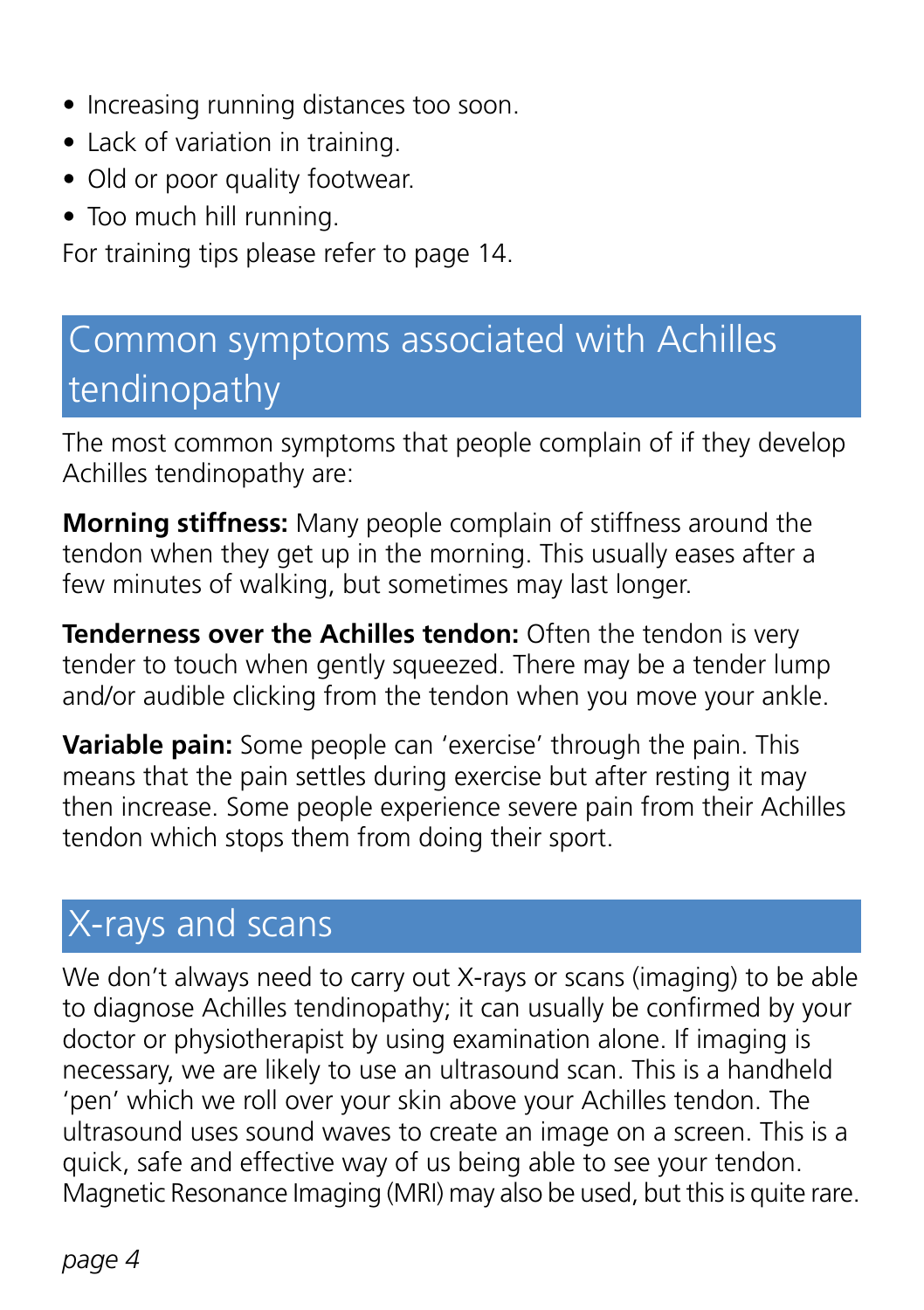### Treatment options

**Ice:** Applying ice wrapped in a damp tea towel to the tendon helps reduce pain. Apply for a maximum of 20 minutes, 4 times a day, or after exercise.

**Simple painkillers:** Paracetamol or anti-inflammatories such as ibuprofen or diclofenac.

**Relative rest:** You can help to maintain your fitness using different forms of exercise that rest your Achilles tendon, such as swimming, cycling, aqua jogging (running in water).

**Stretching your calf muscles:** (see page 11).

**Eccentric exercise program:** This particular type of controlled exercise helps your swollen Achilles tendon return to normal and forms the main component of the rehabilitation programme (see page 6).

**Physiotherapy:** This may involve several different treatment options including:

- manual techniques
- specific exercises
- stretches

**Other treatments** can be considered if these treatments fail. If this happens, your physiotherapist or doctor will discuss them with you. Options include:

- podiatry referral for assessment for shoe inserts
- High Volume Injection (an injection of saline and anaesthetic into the area around the tendon)
- Autologous Blood Injection (an injection of your own blood into the damaged tendon, to encourage healing)
- dry needling (this is similar to acupuncture)
- GTN patches (glyceryl trinitrate)
- surgery.

Up-to-date evidence suggests that steroid injections are not the best treatment option; therefore we do not recommend their use.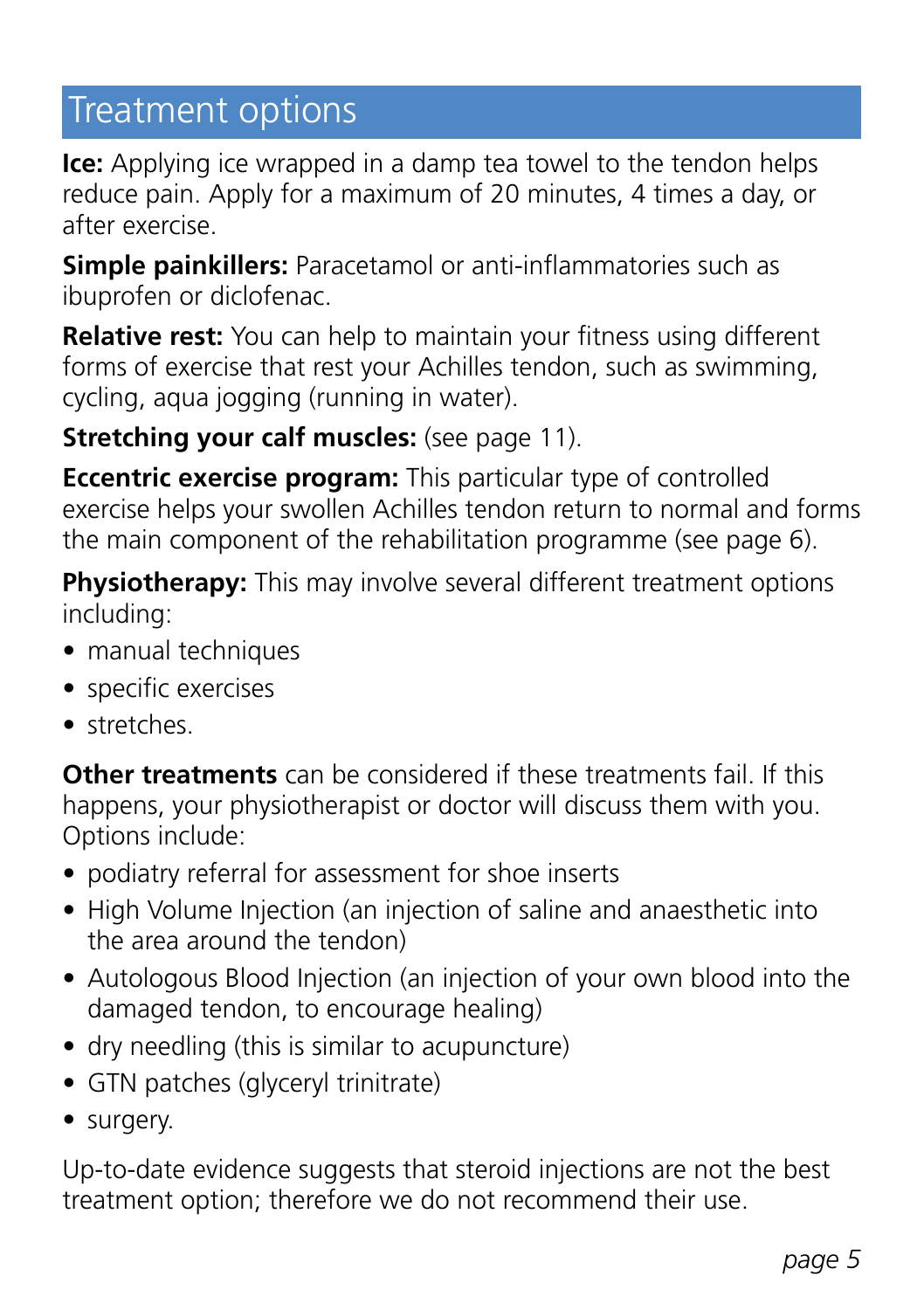### Follow-up

The eccentric exercise programme is the 'gold standard' for treatment of this condition. You will usually be seen on a regular basis by your physiotherapist to support you with following this programme.

However, it is estimated that between 10% to 30% of people will not respond to this treatment. If this is the case for you, your physiotherapist will see whether there are any alternative treatments we can offer you. They may also refer you back to your GP or doctor for review.

### Eccentric exercise programme

The eccentric exercise programme is designed to gradually increase the stress going through your tendon in a controlled way; this should gradually reduce swelling and pain. The eccentric exercises can take between 3 to 6 months to significantly improve your symptoms, but sometimes this can happen more quickly. Approximately 70% of people are able to return gradually to their sport or full activities at around 3 months. Unfortunately there are no overnight cures for this condition.

A reduction in morning stiffness is usually the first symptom to improve. Pain or tenderness on squeezing the tendon is usually the last symptom to go.

#### **It is very important to note that during the eccentric exercise program you may experience an increase in pain, but this will reduce as you continue your rehabilitation**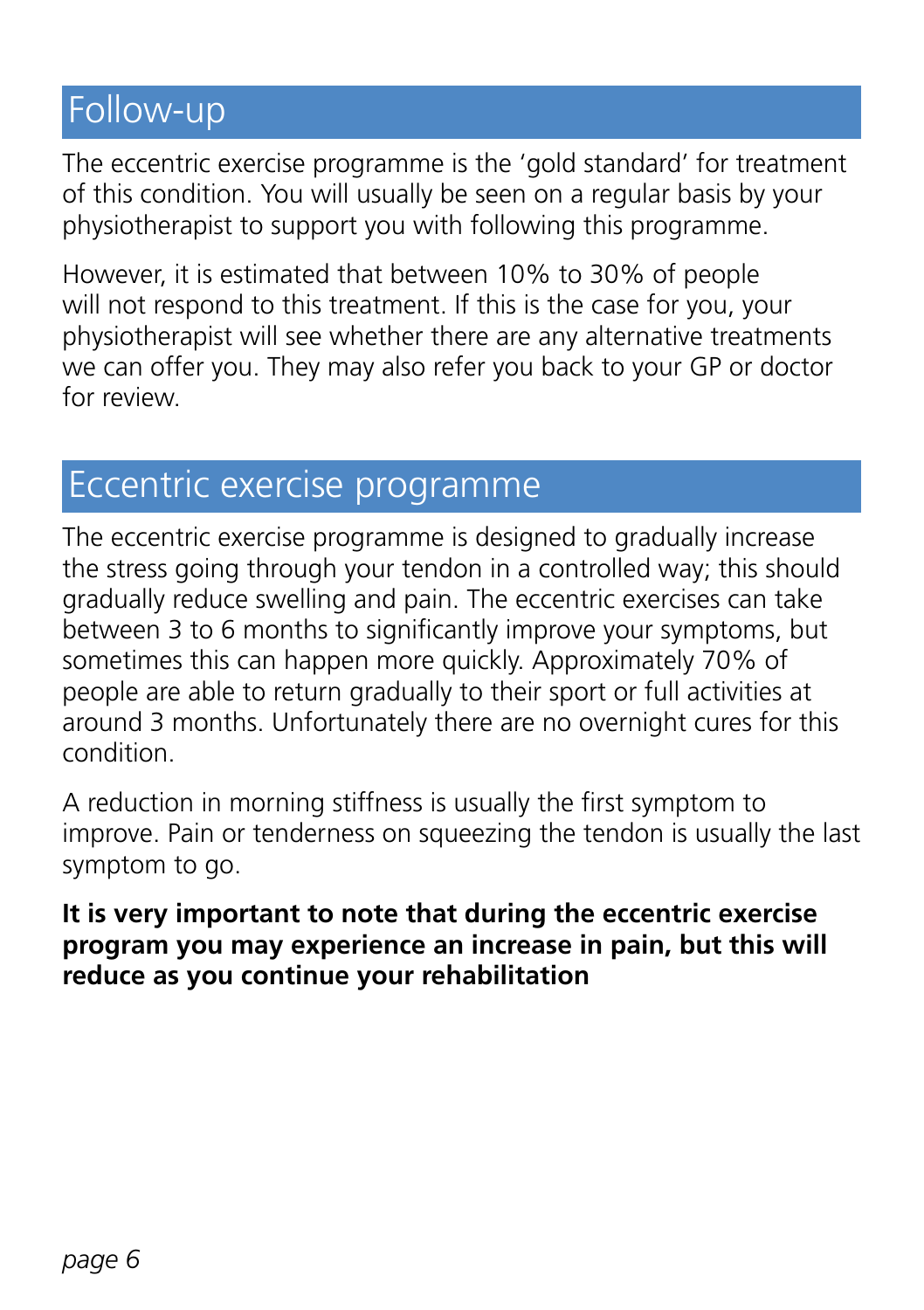# Guidelines for the eccentric exercise programme

There are some important guidelines to observe whilst performing the exercises.

- When you start the eccentric exercises, you are very likely to have an increase in your pain, especially when progressing to each new phase of the exercise program; this is normal and should soon settle. However, this pain should not go beyond what you perceive to be **4 out of 10** (based on a scale from '0' being no pain to '10' being worst pain imaginable).
- Whilst doing your eccentric exercises you should expect your pain levels to be 3-4 out of 10; if you experience less pain than this you can safely progress to the next stage of the eccentric exercise programme. However, if your pain level becomes more than 4 out of 10 you will need to reduce your repetitions or use the guidelines mentioned on page 5 for pain relief. Do this until your pain becomes less than 4 out of 10. You can then resume your set exercise programme.
- This programme should be done every day for at least 12 weeks. Although you may not feel any benefits from this exercise programme to start with it is important to persevere.
- If your morning stiffness in your ankle starts to last longer as a result of doing the exercises, you will need to reduce your repetitions until this settles down. If reducing your repetitions does not help, try resting for 2-5 days.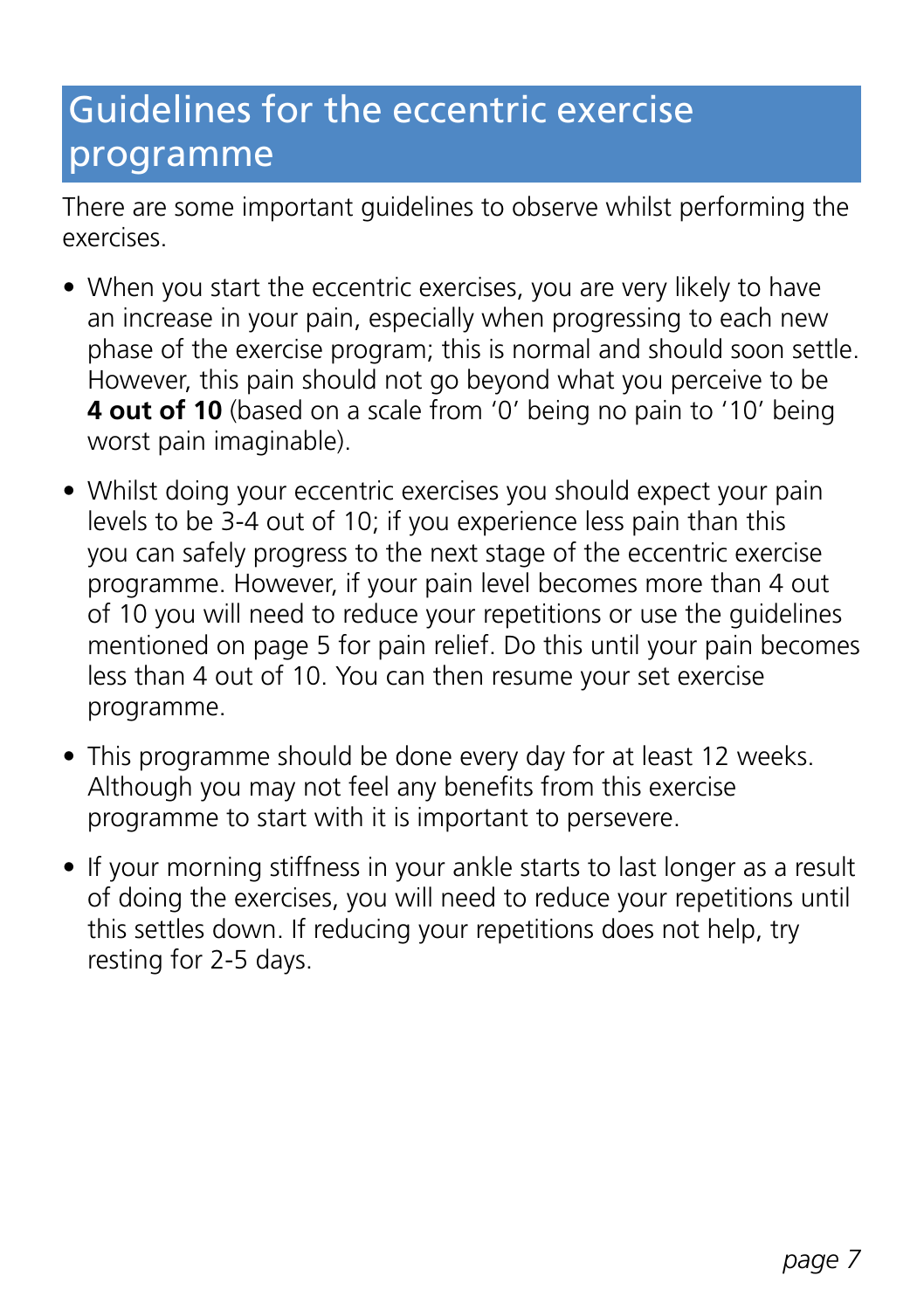### The Eccentric Exercise Programme

For each phase of this training programme exercises should be done daily, as described below, with both straight and bent legs, using a wall for stability if required.

#### **Phase 1: Tiptoes on both legs, with legs straight**



Stand on both feet with your legs straight. Use your GOOD leg to rise up onto tiptoes. Keeping both feet touching the floor, transfer your weight across to your BAD leg and lower yourself down, using your good leg to help if required. Repeat.

Aim for 3 sets of 15 repetitions TWICE a day

#### **Phase 1: Tiptoes on both legs, with knees bent**



Stand on both feet with a slight bend in your knees. Use your GOOD leg to rise up onto tiptoes. Keeping both feet touching the floor, transfer your weight across to your BAD leg and lower yourself down, using your good leg to help if required. Repeat.

Aim for 3 sets of 15 repetitions

TWICE a day

**Progress to phase 2 when these exercises become easier and you do not need to use your good leg for support when lowering yourself down.**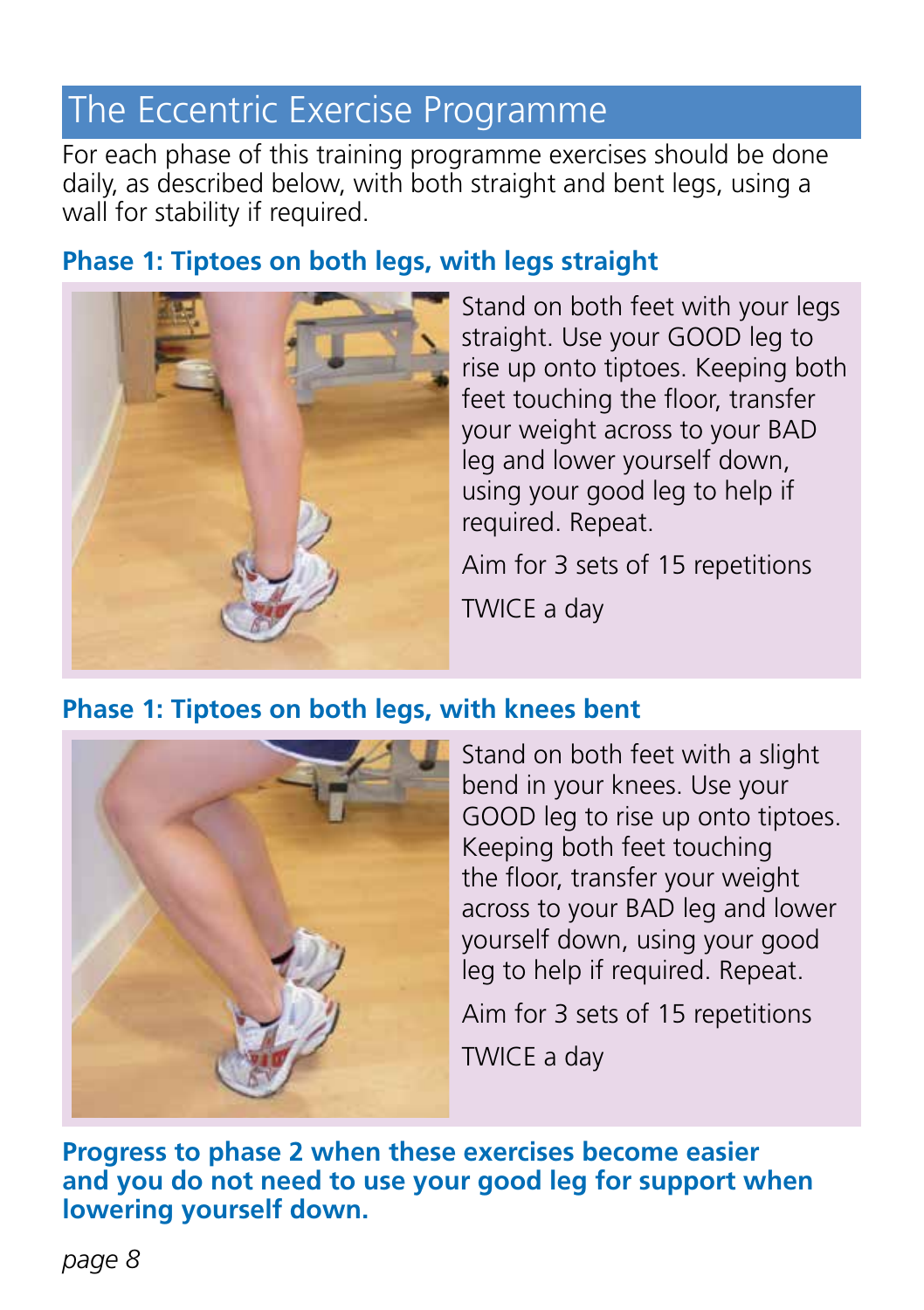#### **Phase 2: Tiptoes on one leg, with leg straight**



Stand on both feet with your legs straight. Use your GOOD leg to rise up onto tiptoes. Transfer your weight across to your BAD leg, lift your good leg up, and lower yourself down. Repeat.

Aim for 3 sets of 15 repetitions

TWICE a day

#### **Phase 2: Tiptoes on one leg, with knee bent.**



Stand on both feet with your knees slightly bent. Use your GOOD leg to rise up onto tiptoes. Transfer your weight across to your BAD leg, lift your good leg up, and lower yourself down. Repeat.

Aim for 3 sets of 15 repetitions

TWICE a day

**Progress to phase 3 when these exercises become easier.**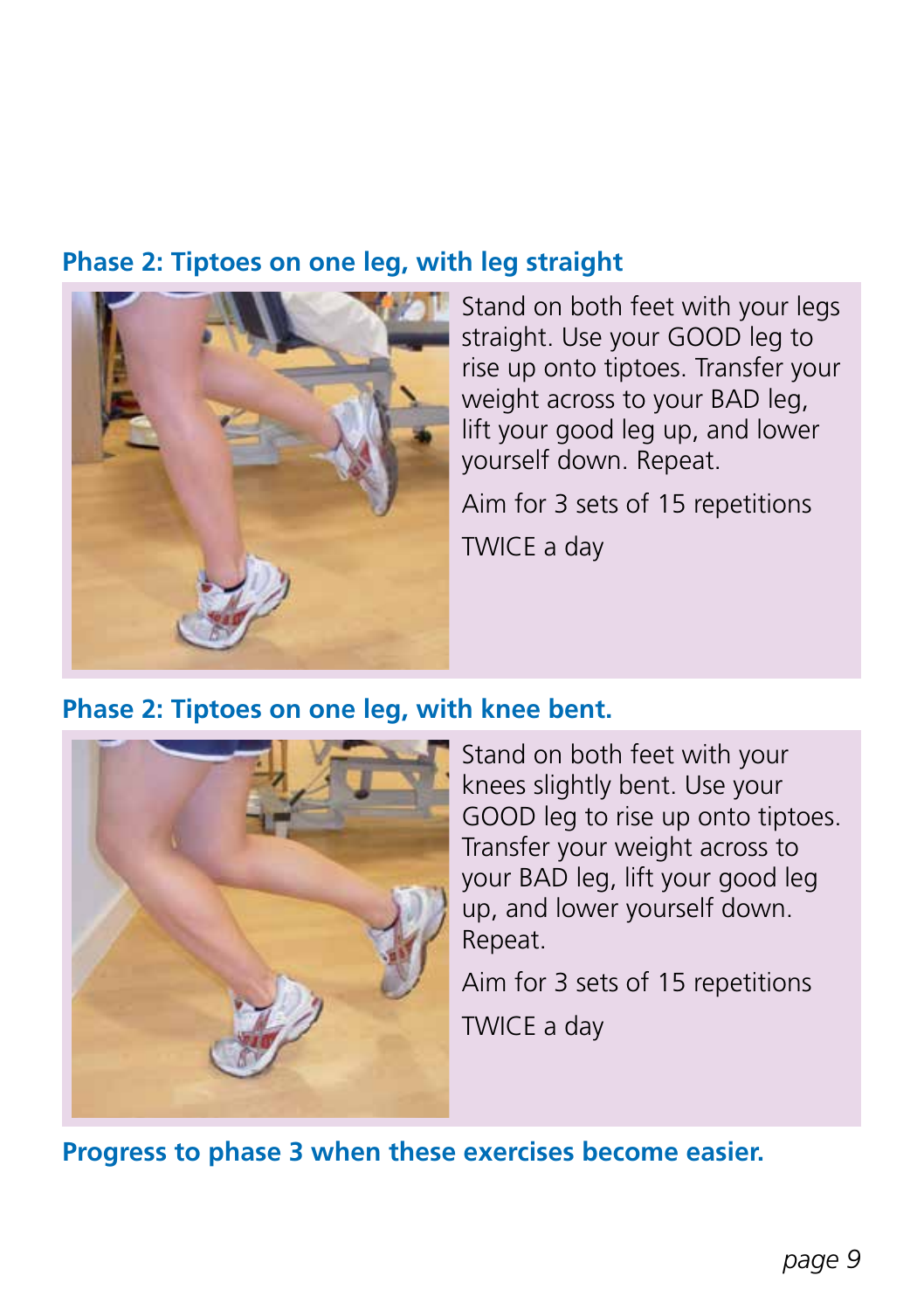#### **Phase 3: Heel drops over the edge of a step, with leg straight.**



Stand on both feet with your heels over the edge of a step and your legs straight. Use your GOOD leg to rise up onto tiptoes. Transfer your weight across to your BAD leg and lower yourself down, (see picture below for the finishing foot position). Repeat.

Aim for 3 sets of 15 repetitions TWICE a day

#### **Phase 3: Heel drops over the edge of a step, with knee bent**



Stand on both feet with your heels over the edge of a step and your knees slightly bent. Use your GOOD leg to rise up onto tiptoe. Transfer your weight across to your BAD leg and lower yourself down, (see picture for the finishing foot position). Repeat.

Aim for 3 sets of 15 repetitions

TWICE a day

**To progress these phase 3 exercises you can wear a rucksack with books in it, to increase the weight and load through the tendon.**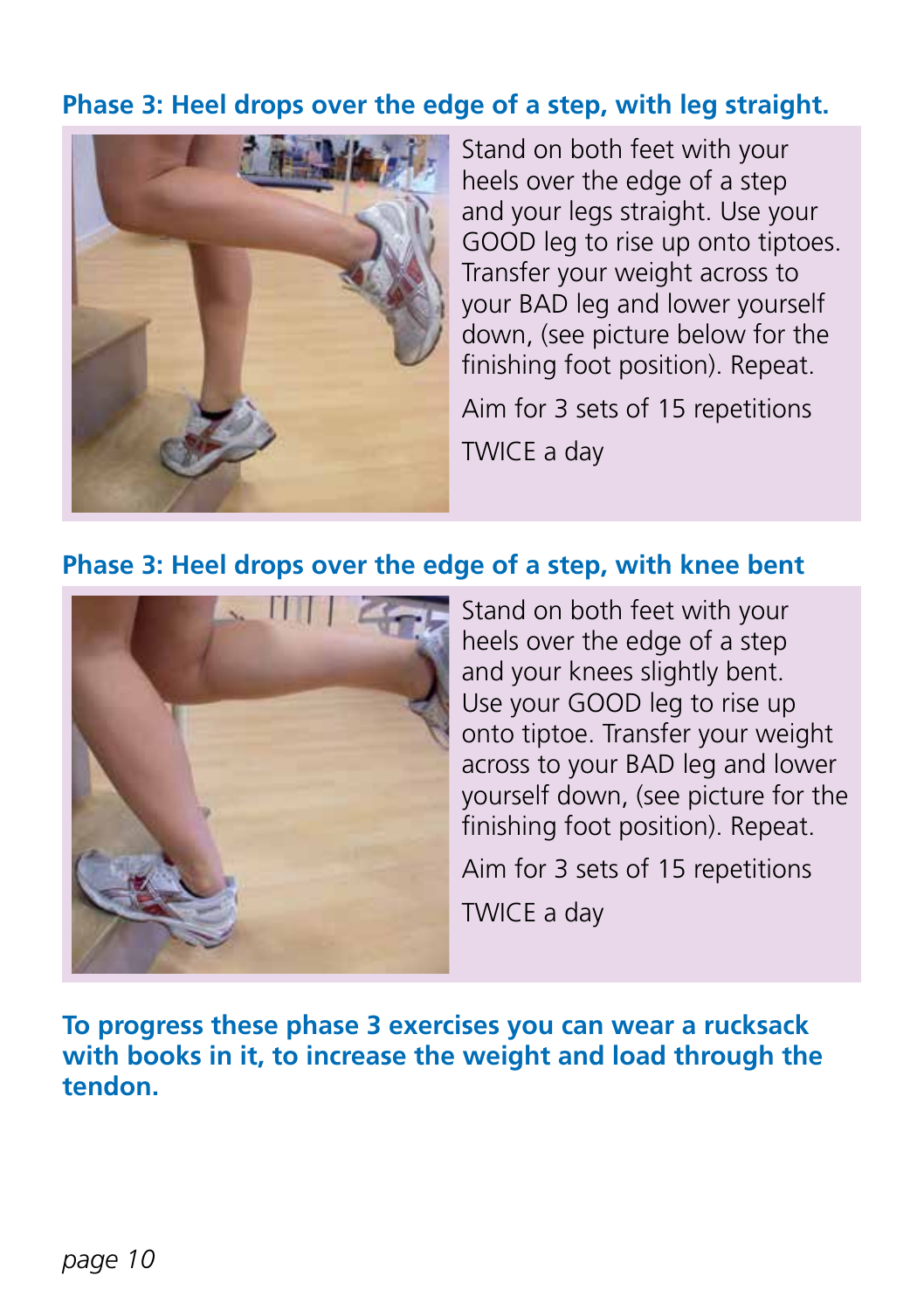### Stretches

These stretches help to lengthen the two muscles (soleus and gastrocnemius) that are connected by the Achilles tendon to your heel bone. This is important to reduce abnormal tightness across the tendon.

#### **Stretching the soleus muscle**



Using a wall for support, plant your foot flat on the floor behind you.

**With your knee bent**, lean forwards, reducing the angle between your foot and your shin, until you feel the stretch in the back of your calf muscle in the leg you have planted behind you.

Hold the stretch for 30 seconds to 1 minute

DO NOT let your heel come off the ground

#### **Stretching the gastrocnemius muscle**



Using a wall for support, plant your foot flat on the floor behind you.

**With your leg straight,** lean forwards, reducing the angle between your foot and your shin, until you feel the stretch in the back of your calf muscle in the leg you have planted behind you.

Hold the stretch for 30 seconds to 1 minute

DO NOT let your heel come off the ground

**It is good to stretch these muscles in both legs, swapping leg positions as described above.**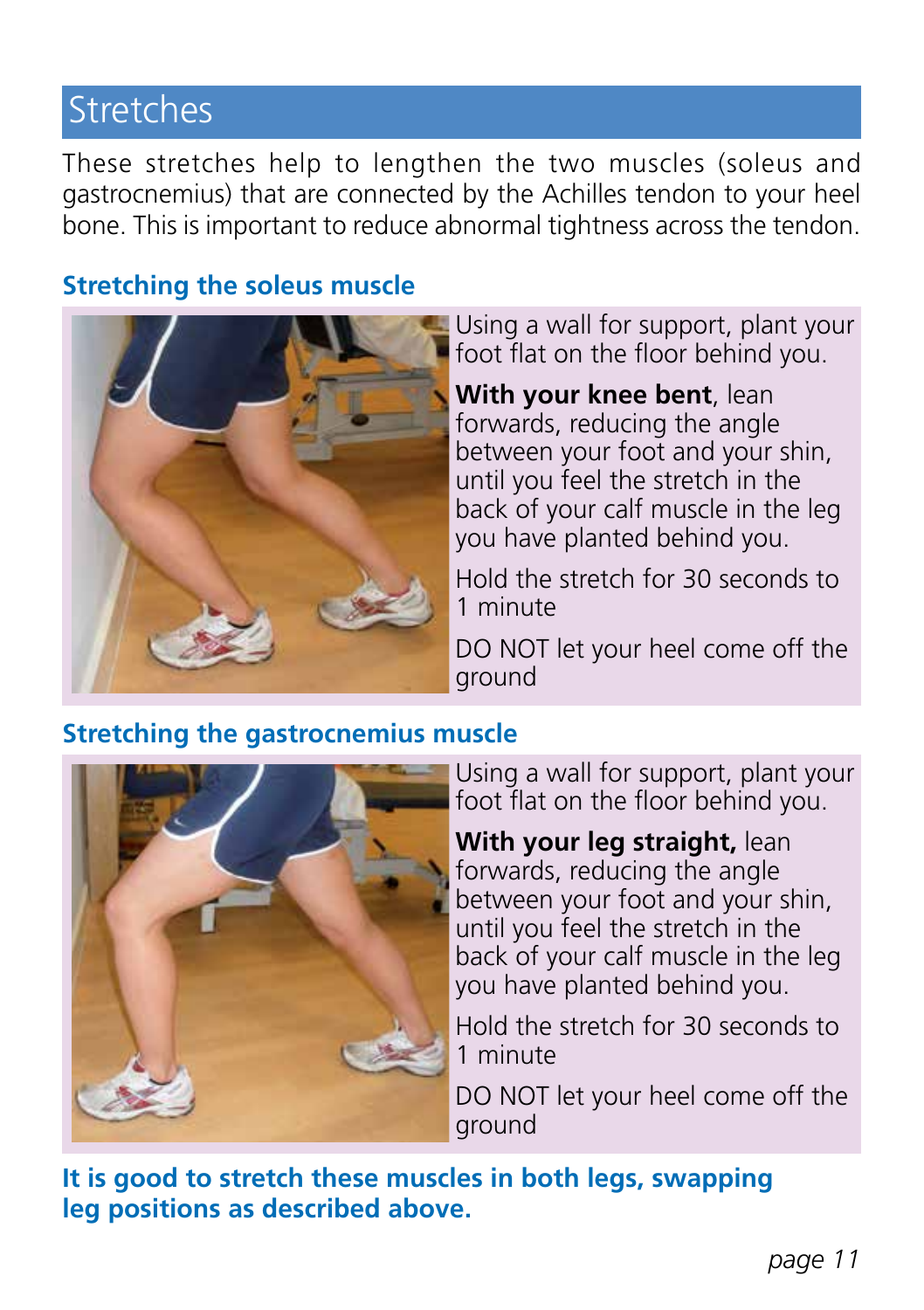### Frequently asked questions

#### **Q. What does 'eccentric exercise' mean?**

A. There are two types of muscle contraction, concentric and eccentric. Concentric muscle action is where a muscle shortens while doing work; for example, lifting a weight in your hand by bending your elbow shortens the bicep muscle. Eccentric muscle action is the opposite of concentric; for example, when lowering a weight in your hand by straightening your elbow you will notice the bicep muscle lengthening. This translates to the ankle, in that when you rise up on tiptoes the calf muscle shortens (concentric) and as you lower yourself down from tiptoes, the calf muscle lengthens (eccentric).

#### **Q. Is there a risk that my tendon will rupture while doing my exercises?**

A. There is no evidence that the tendon is at risk of rupture while doing these exercises.

#### **Q. Will I be able to return to my sport?**

A. If you respond to the eccentric programme then there is no reason why you cannot return to your sport without pain.

#### **Q. When can I go back to my sport?**

A. The return to your sport is guided by your symptoms and the type of sport you like to do. We advise a gradual return to your sport. You may have lost condition during your injury and recovery, which is why maintaining your cardiovascular fitness through other activities (such as swimming and cycling) is important. You should remember that the primary cause of a tendinopathy is commonly thought to be due to overuse and training errors.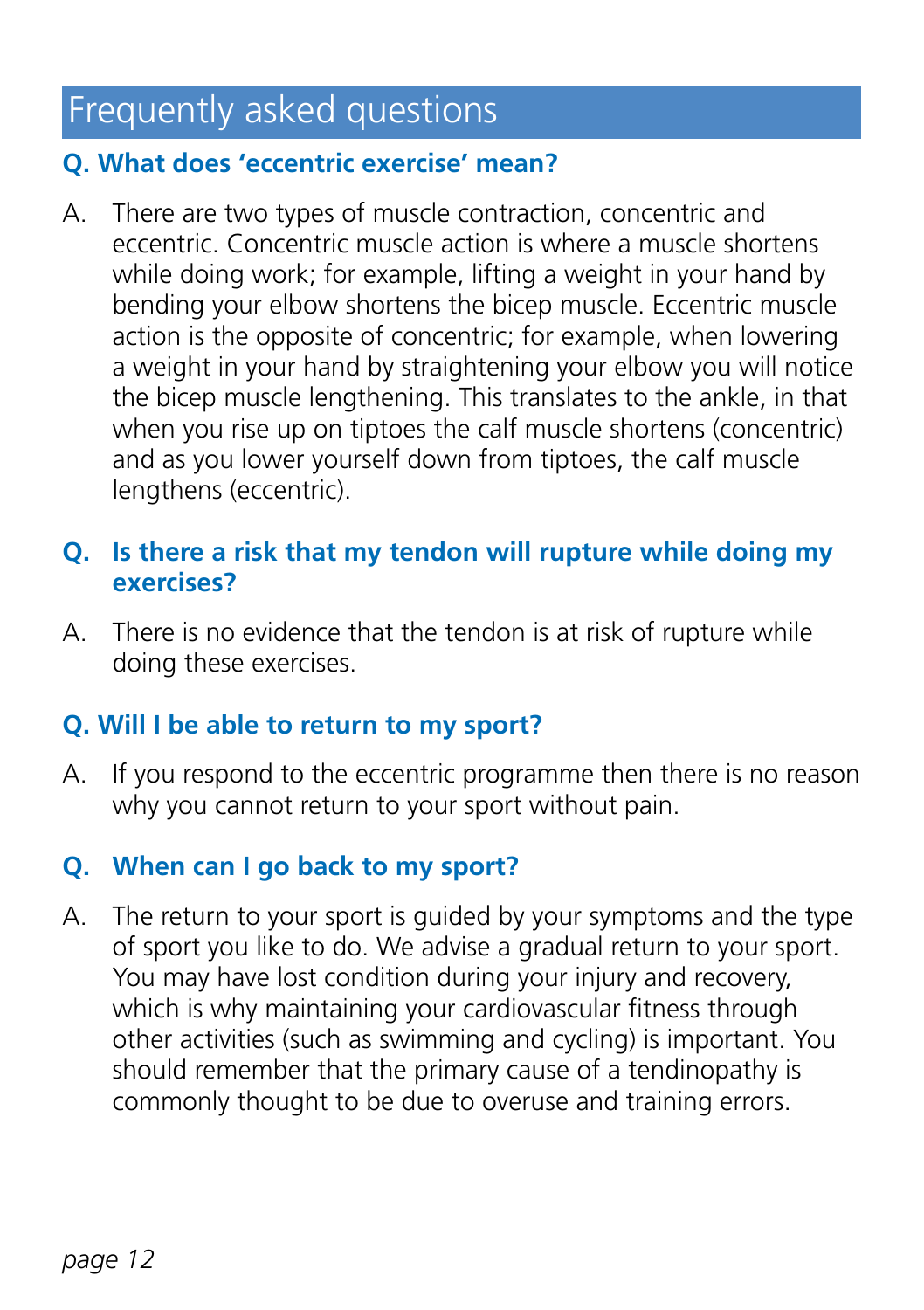#### **Q. Can I still run during my rehabilitation phase?**

A. There is no evidence that you will do yourself further harm if you return to running. You can run, providing you have little discomfort. However, your rehabilitation may take longer as running may aggravate your pain. You may want to consider alternative forms of exercise, such as swimming or cycling, to maintain your cardiovascular fitness.

#### **Q. Will I always have to do my exercise programme?**

A. Not normally. If you find your symptoms returning then it is advisable to return to your exercise programme. However, if your symptoms do not improve you will need to see your GP.

#### **Q. What happens if I do not respond to the eccentric exercise programme?**

A. It is estimated that between 10% to 30% of people will not respond to this treatment. If this is the case for you, your physiotherapist will see whether there are any alternative treatments we can offer you. They may also refer you back to your GP or doctor for review.

#### **Q. Is surgery better than an eccentric programme?**

A. Surgery tends to be the last resort when all other treatments have failed. It is not guaranteed to relieve your symptoms.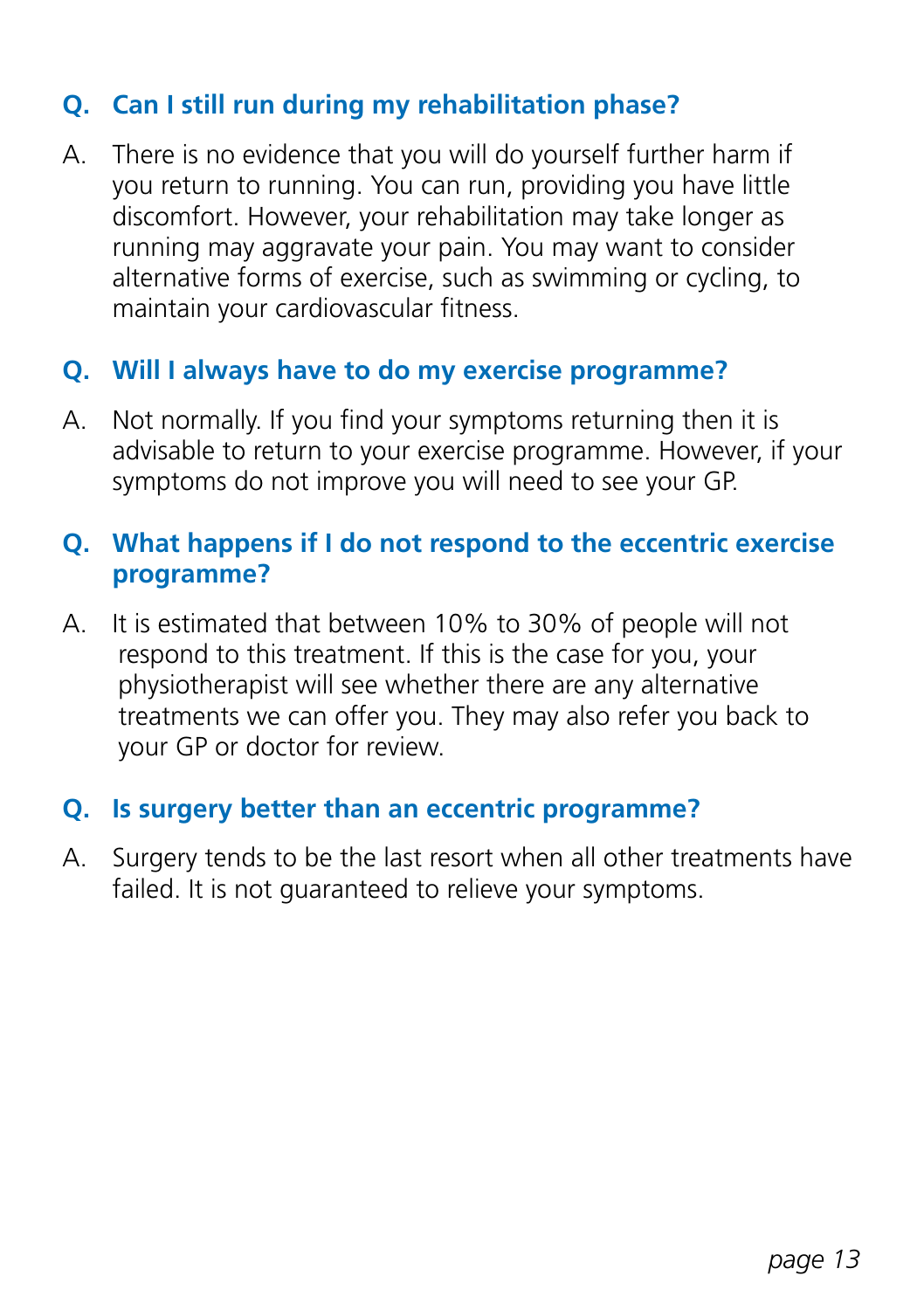# Helpful tips for training

- If you want to increase your running distance or time, only increase this by 10% each week.
- Renew your trainers every 300 to 500 miles. Consider having two pairs of trainers 'on the go' at the same time.
- Vary your training. Combine different speeds, distances and times during your training period. This will allow your tendon to adapt to the loads placed upon it.
- Plan your training regime. Access online help, such as the NHS Choices 'Couch to 5K'. Website: www.nhs.uk/Livewell/c25k/Pages/couch-to-5k.aspx
- Make training more fun. Vary your exercise in different ways to train other parts of your body. This is termed 'cross training' and is a valuable method of reducing injury, by distributing the loads placed upon your body.

Here are some examples of cross training that you may find useful:

- Swimming Rowing
- 
- 
- 
- Gym equipment Cycling
- 
- Spin classes Weight training
- Pilates Aerobics
- Circuits Alternative sport
	-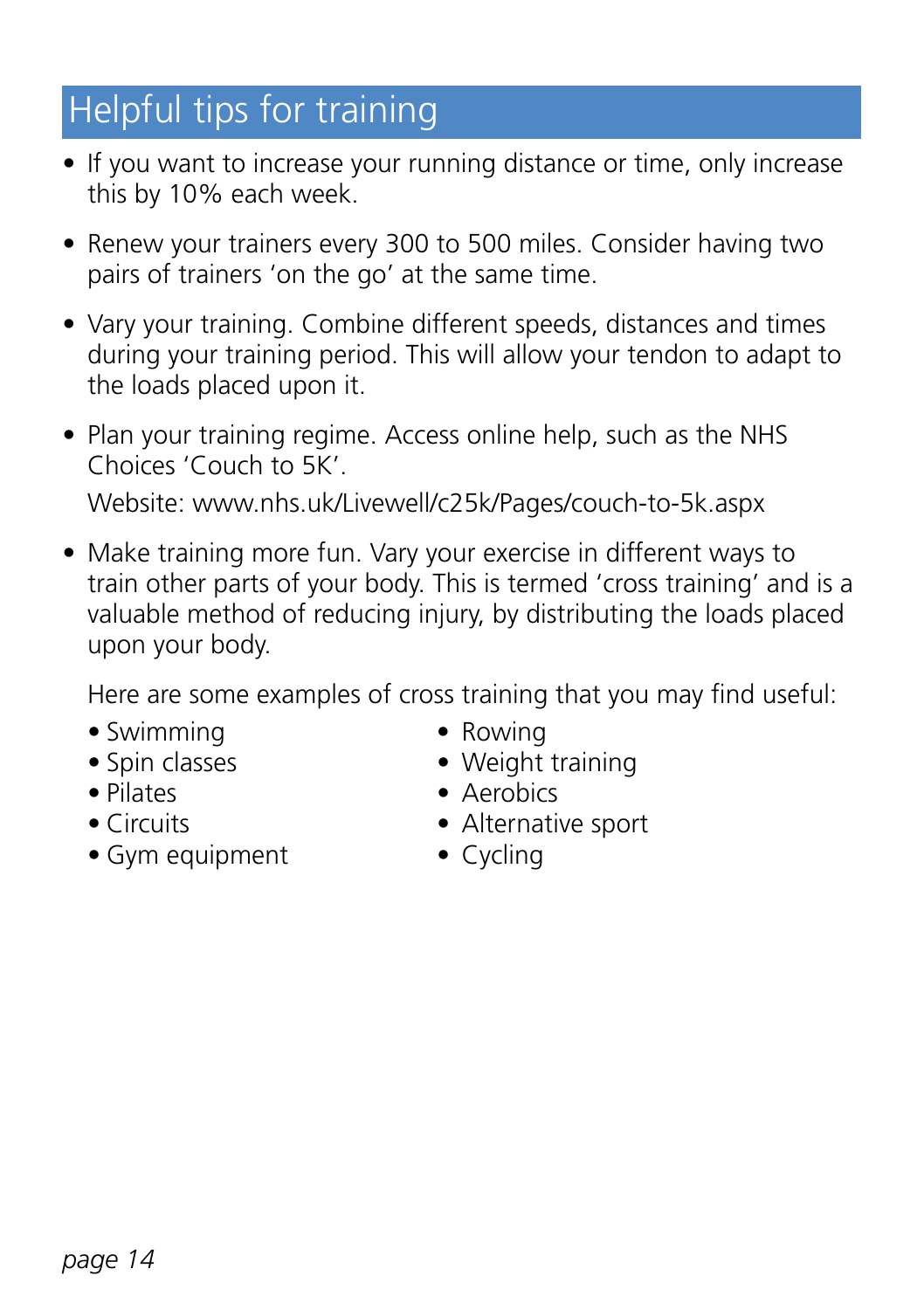### How to contact us

Horton General Hospital Physiotherapy Reception Telephone: **01295 229 432**

John Radcliffe Hospital Physiotherapy Department Telephone: **01865 221 540**

Nuffield Orthopaedic Centre Physiotherapy Department Telephone: **01865 741 155**

East Oxford Health Centre Outpatient Physiotherapy Department Telephone: **01865 264 970**

### Useful websites

**Physiotherapy:** www.ouh.nhs.uk/services/departments/therapies/therapy-rehabilitation/ physio.aspx

**Oxsport:** www.ouh.nhs.uk/oxsport/default.aspx

**If you have any problems or questions at any stage throughout your rehabilitation please do not hesitate to ask your Physiotherapist for advice**.